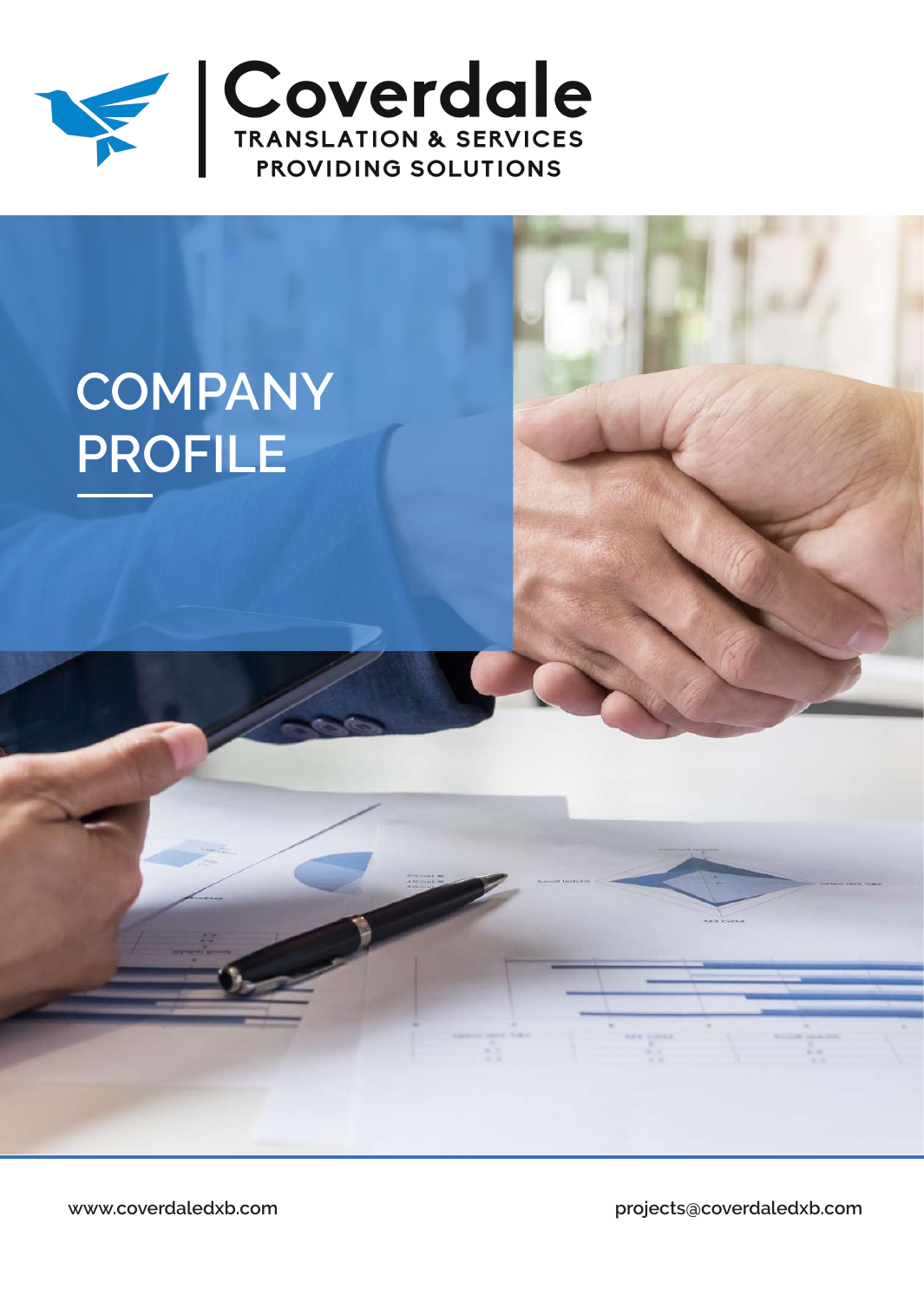# **COMPANY OVERVIEW**

#### **ABOUT US**

Few years ago, the man behind Coverdale has dreamt of having and building his own empire that will help thousands of people worldwide. Though it has not been a one-day decision and a lot has been taken into consideration; discouragements, negative comments, thoughts, and 'what ifs'. These things did not matter, they made him push harder and go for what he truly wants in life.

Who would have thought that being discouraged and pulled down many times could create someone who stands up for what he truly believes. The statement to create a human connection, heart to heart bond, to excel in providing services and never stop improving. To strive for 100% client's satisfaction and recurrence.

#### **MISSION**

To build a horizontal multi-cultured organization, established around the client and the trustees of the firm. The organization will provide services directly or by outsourcing, and will supervise and ensure complete satisfaction during all stages and at the end of the service.

To reduce as many obstacles for the client and the firm to make the transactions and the services with the least resistance and without any obstacles for the clients to reach an automated system within the organization.

To create measurable feedback on every service provided and a data-storage to reflect on and facilitate decision making by studying the statistics, feedback and suggestions.

To build an understanding of different cultural factors which affects the client's decision making and tailor the services to their acceptance and liking.



#### **VISION**

**To become a fun, energetic, reliable, " accountable, excellent hub and think-tank, where we connect people with solutions and produce well praised results and talent. A creative universe of passionate professionals driven by the desire to innovate and achieve. With a reputation that precedes it. "**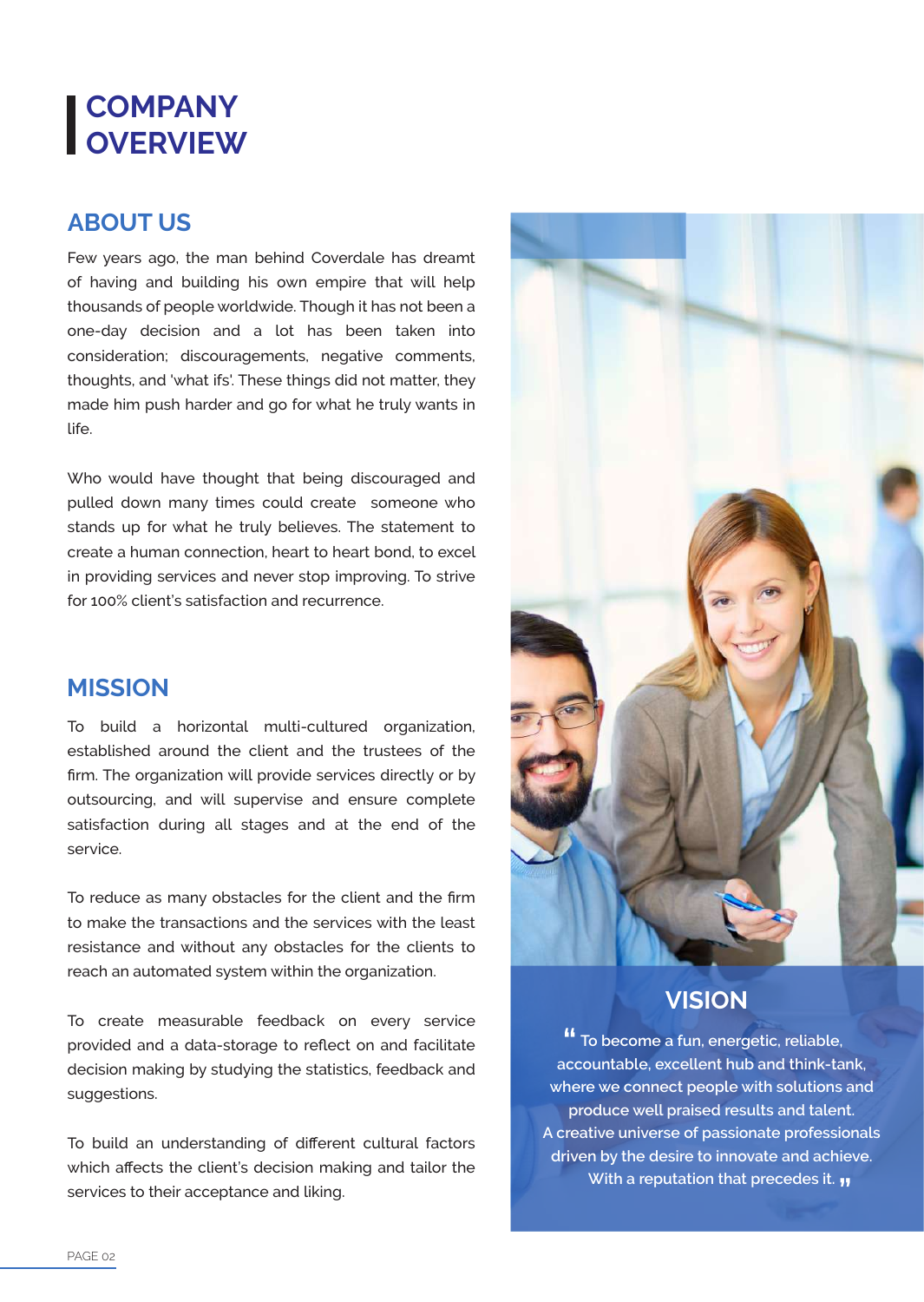

#### **WHY CHOOSE US ?**

You are in good hands – 30 years of translation experience in the UAE on local and international levels. 100% human translation and heart to heart connection. You are important, that is why we will dedicate a personal project manager, who will keep in contact and update you about every stage, from the start till the completion and delivery.

#### **GOAL(S)**

To add value to people's life by asking ourselves before providing solutions or suggestions "Will this add value to their life and business"?.

To become the most trusted organization in Iran and Persian Gulf for immigration, company formation, legalization and real estate.

To bring "Providing Solutions" into action and create big impact in people's lives to make them remember us. To challenge their perspective in life, to support customer business grow through more intentional, more aligned with our own values actions.

To create multiple services and organizations with the same underlying leadership, values and management.

To keep inspiring, motivating each and every one and be the reason why every individual in our organization learned the real meaning of Trust or to Trust the Process.

# **NOT SURE WHAT TYPE OF TRANSLATION WILL SUIT YOUR NEED?**

**We help you choose the most relevant type which will save you money, procedure and time.**

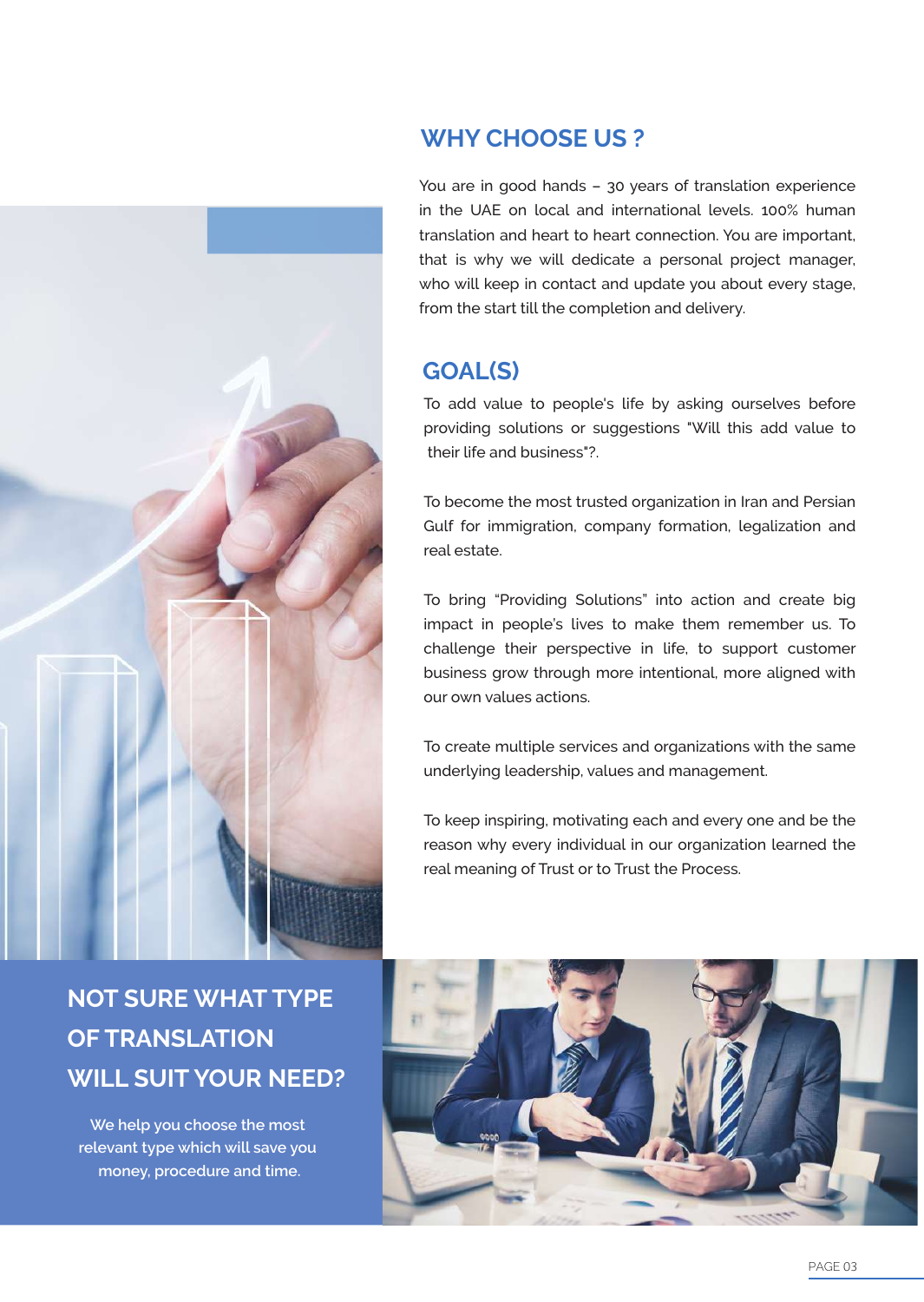# **OUR LEADERSHIP**

#### **MISAGH VASEGHI** BUSINESS DEVELOPMENT MANAGER



**Misagh is** the **Founder of Coverdale Translation & Services, a sincere company with an unwavering vision. He is based in Dubai, in the United Arab Emirates.** 

**He is responsible for Coverdale's overall growth strategy, financial targets, operational efficiency and transformation to ensure substantial growth across the Coverdale business.**

**After two decades of leadership experience in business development and operations, Misagh set out to make his vision of an honest enterprise that delivers exceptional results with integrity a reality. A trifold engine of core culture comprising of transparency, innovation, and dedication drives Coverdale to deliver extraordinary performance without compromise.** 

**Following an international education in business management, Misagh began his career by helping transform a barely break-even startup into a largely profitable, multi branched organization.** 

**He credits his success to his fondness for building relationships and the ceaseless practice of the kaizen methodology of continuous improvement. Pairing this with an understanding of strategy development tailored to organizations in a competitive and global economy, Misagh has since helped build numerous companies from simple ideas to flourishing, profit-making organizations.**

**Misagh holds a Bachelor's Degree of Business Management from University of Lodz – Poland.**

**He enjoys outdoor activities with family, life coaching, and reading self-improvement books. The quote that he lives by is "Every failure is a step to success" by William Whewell and a Japanese Proverb "Fall down seven times, get up eight".**

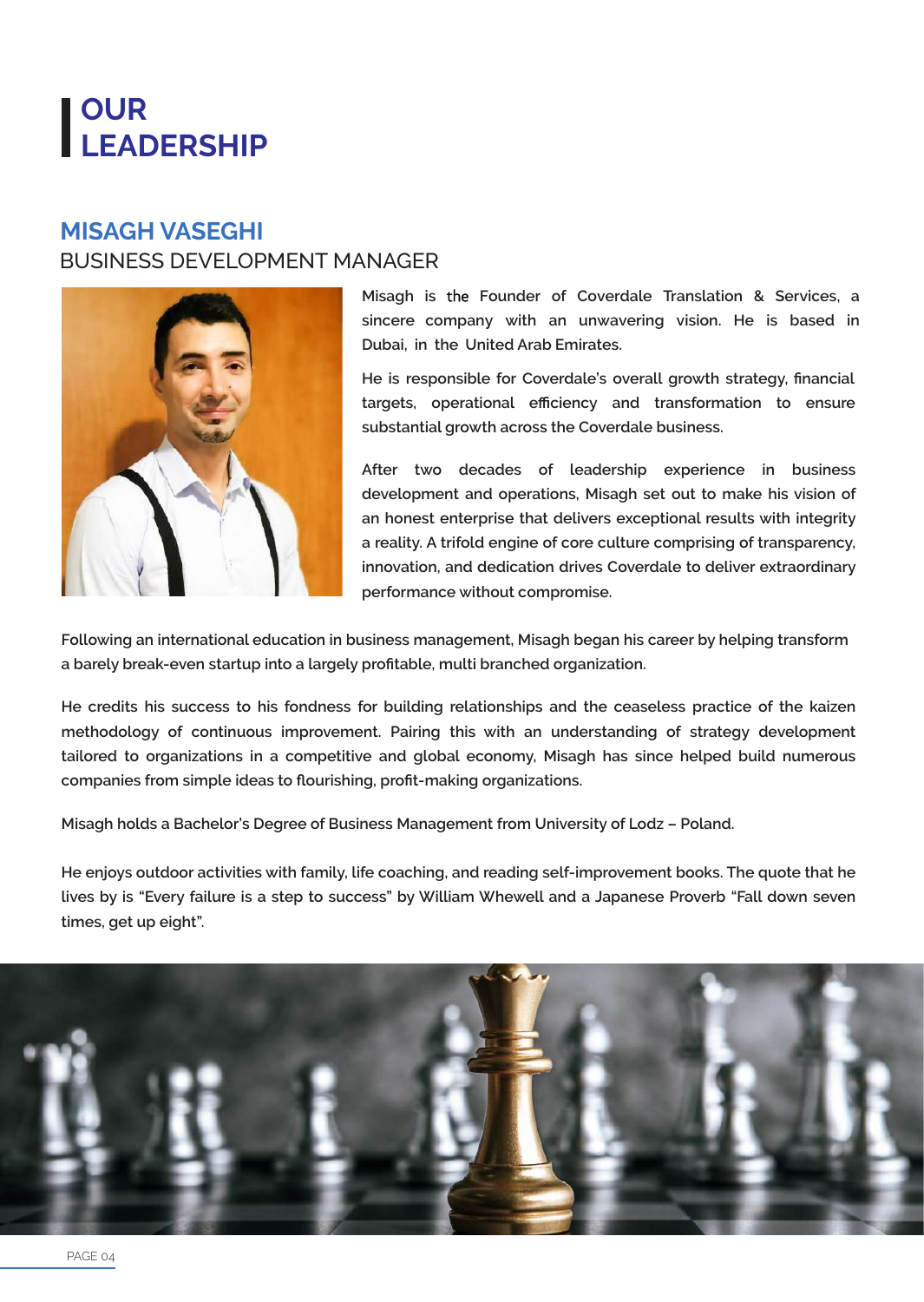# **OUR SOLUTIONS**

**Receive the documents within Dubai, free of charges, and with minimum charges in other Emirates.**



#### **COMPANY FORMATION DOCUMENTS CLEARANCE AND PRO SERVICES**

**Coverdale help you to form the company in Dubai Economic Dept. (DED) The enormous support from the government of UAE helps you to expand your business all over the world. The high-end infrastructure, information technology, high internet penetration, business network are the highlights of setting up your company in UAE.**

**When you plan to start a company in UAE, the first action is to register it. We offer business setup services. You can incorporate your business or trade into UAE within few hours with our hassle-free service. We work with a team of experts who will take care of all legal procedures and paperwork required to establish your business.**

**Our Business setup experts will help you register your business in UAE by guiding you through the process step-by-step. We ensure that you carry out your activities in full legal compliance and ensure that your business is registered with the UAE trade license. Coverdale offers professional services for new business setup in UAE Free Zones covering businesses operating in different sectors and industries in the country. Free Zones (also known as Free Trade Zones) are designed to boost international business through 100% ownership provision for foreign investors, and single window administration convenience. Once your business is up and running in the UAE, you, as the business owner, may apply for a UAE residence visa and hire staff. You may also apply for UAE residence visas for your dependents such as family members.**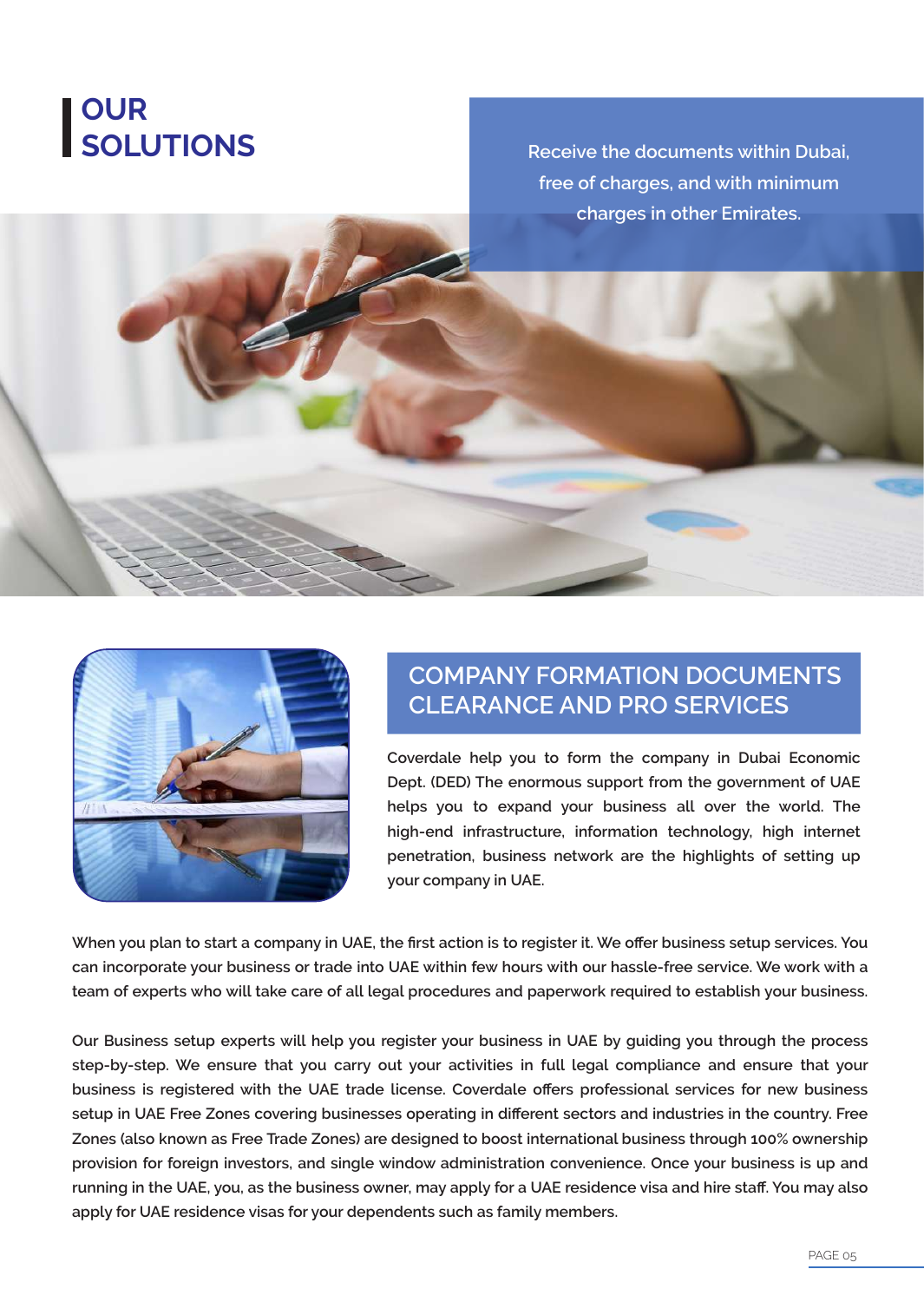**UAE has over 50 free zones covering all main business sectors. Whether your business is industrial, commercial, consultancy, retail, education, health or technology, the UAE free zones are ideal locations to establish your business.**



## **LEGAL TRANSLATION**

**From the translation of official documents and contracts to apostille and legal interpretation, and beyond, we can help you with all of your translation needs, big or small.**

**Your documents are translated by legally trained translators in the legal systems involved, and in collaboration with subject matter experts to ensure they are 100% accurate, legally operative, executable, and enforceable as required.**

**These documents will be sworn/attested in-country, sealed and stamped for the relevant authorities.**



## **ATTESTATION AND LEGALIZATION OF DOCUMENTS**

**In international law, legalization is the process of authenticating or certifying a legal document so a foreign country's legal system will recognize it as valid.**

**Attestation and Legalization refer to the same concept of validating a document as authentic and are used nterchangeably.**



## **OFFICIAL LETTERS DRAFTING SERVICES**

**Agreements, UAE Powers of Attorney (POA), Memorandum of Association (MOA), Addendum and Official Letters Drafting Services; Localization Services, Interpretation Services, Document Attestation.**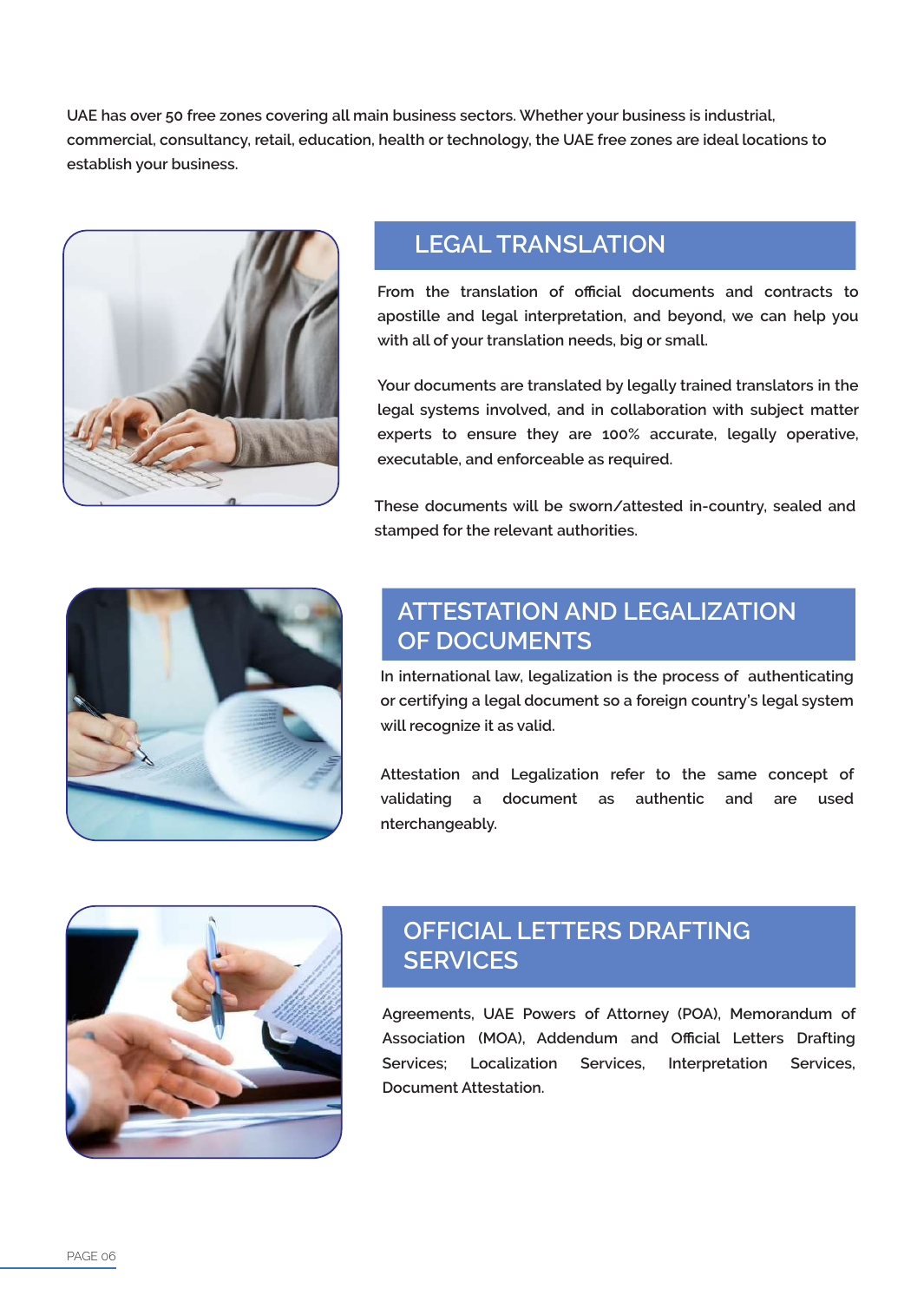

## **TECHNICAL TRANSLATION**

**Financial institutions, insurance firms, banks and management consulting firms rely on us for reliable, accurate and fast translation services.**

**We specialize in legal, medical, financial, and academic translations so you can count on our expertise**



## **QUALITY SERVICES**

**Company Establishment and PRO services Document Attestation POA, MOA, Addendum and Official Letters Drafting Services Interpretation Services Localization Services**